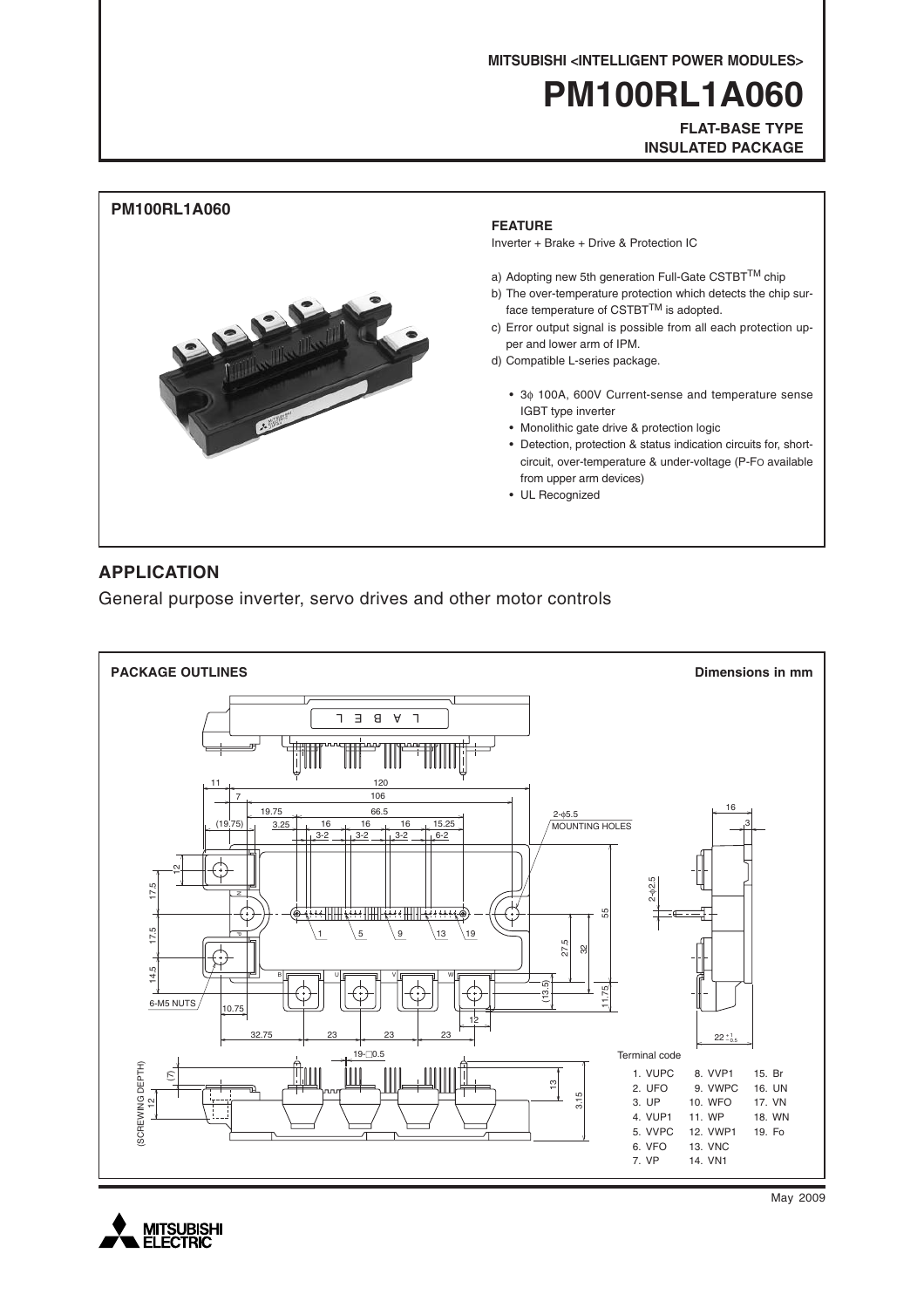# **FLAT-BASE TYPE INSULATED PACKAGE**



### **MAXIMUM RATINGS** (Tj = 25°C, unless otherwise noted) **INVERTER PART**

| Symbol      | Parameter                    | Condition                        | Ratings      | Unit        |
|-------------|------------------------------|----------------------------------|--------------|-------------|
| <b>VCES</b> | Collector-Emitter Voltage    | $VD = 15V$ , $VCIN = 15V$        | 600          |             |
| ±IC         | <b>Collector Current</b>     | $TC = 25^{\circ}C$<br>$(Note-1)$ | 100          | A           |
| ±ICP        | Collector Current (Peak)     | $TC = 25^{\circ}C$               | 200          | A           |
| <b>Pc</b>   | <b>Collector Dissipation</b> | $TC = 25^{\circ}C$<br>$(Note-1)$ | 390          | W           |
|             | Junction Temperature         |                                  | $-20 - +150$ | $^{\circ}C$ |

\*: Tc measurement point is just under the chip.

#### **BRAKE PART**

| Symbol      | Parameter                     | Condition                        | Ratings     | Unit        |
|-------------|-------------------------------|----------------------------------|-------------|-------------|
| <b>VCES</b> | Collector-Emitter Voltage     | $VD = 15V$ , $VCIN = 15V$        | 600         |             |
| Iс          | <b>Collector Current</b>      | $TC = 25^{\circ}C$<br>$(Note-1)$ | 50          | A           |
| <b>ICP</b>  | Collector Current (Peak)      | $TC = 25^{\circ}C$               | 100         | A           |
| Pc          | <b>Collector Dissipation</b>  | $TC = 25^{\circ}C$<br>$(Note-1)$ | 284         | W           |
| IF          | <b>FWDi Forward Current</b>   | $TC = 25^{\circ}C$               | 50          | A           |
| VR(DC)      | FWDi Rated DC Reverse Voltage | $TC = 25^{\circ}C$               | 600         |             |
|             | Junction Temperature          |                                  | $-20 - 150$ | $^{\circ}C$ |

### **CONTROL PART**

| Symbol      | Parameter                          | Condition                                                           | Ratings | Unit         |
|-------------|------------------------------------|---------------------------------------------------------------------|---------|--------------|
| <b>VD</b>   | Supply Voltage                     | Applied between: VUP1-VUPC, VVP1-VVPC<br>VWP1-VWPC, VN1-VNC         | 20      | V            |
| <b>VCIN</b> | Input Voltage                      | Applied between: UP-VUPC, VP-VVPC, WP-VWPC<br>UN . VN . WN . Br-VNC | 20      | $\mathsf{V}$ |
| <b>VFO</b>  | <b>Fault Output Supply Voltage</b> | Applied between: UFO-VUPC, VFO-VVPC, WFO-VWPC<br>FO-VNC             | 20      |              |
| <b>IFO</b>  | <b>Fault Output Current</b>        | Sink current at UFO, VFO, WFO, FO terminals                         | 20      | mA           |

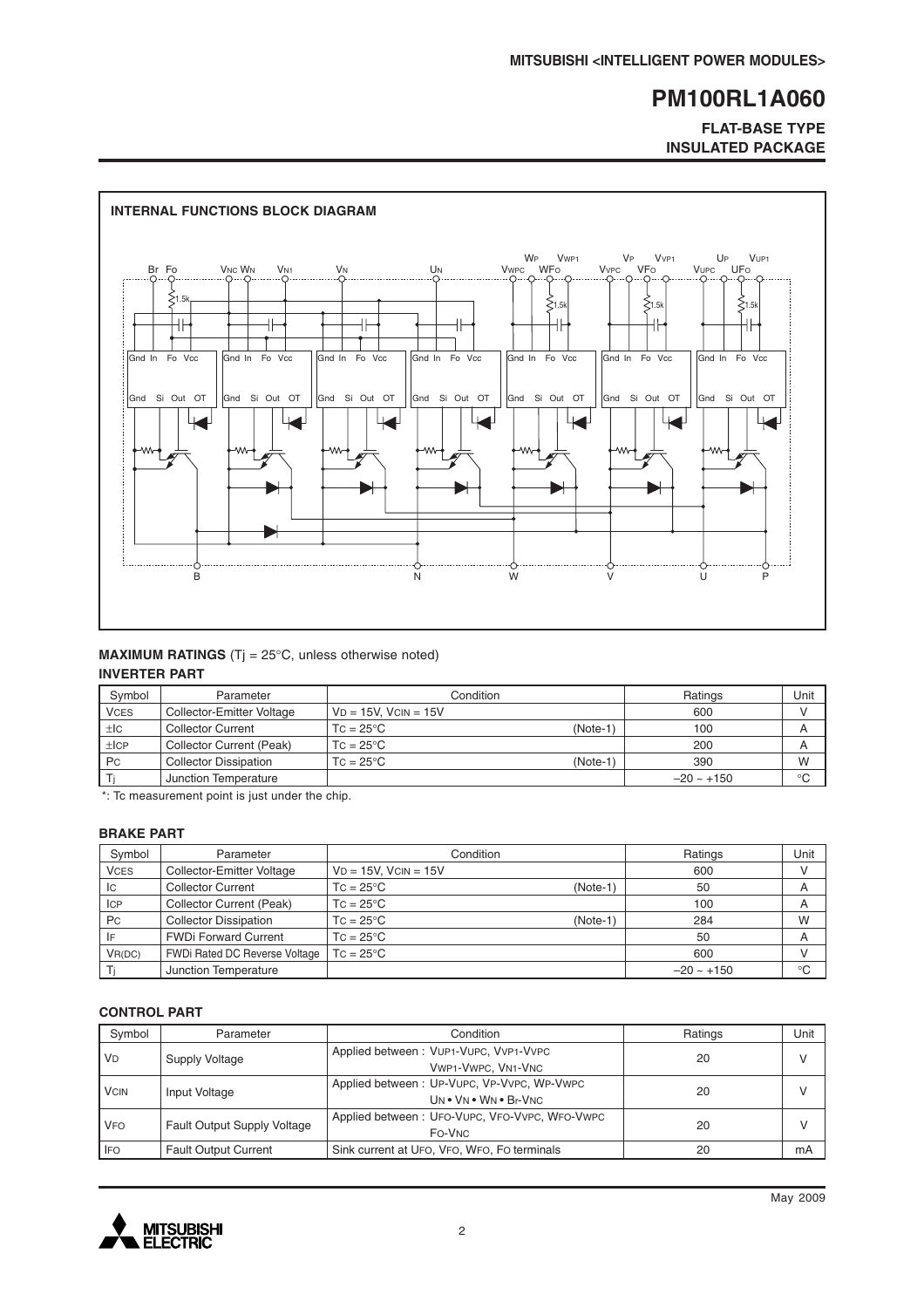## **FLAT-BASE TYPE INSULATED PACKAGE**

## **TOTAL SYSTEM**

| Symbol     | Parameter                         | Condition                                                           | Ratings         | Unit |
|------------|-----------------------------------|---------------------------------------------------------------------|-----------------|------|
| VCC(PROT)  | Supply Voltage Protected by<br>SC | $VD = 13.5 \sim 16.5V$<br>Inverter Part, $Ti = +125^{\circ}C$ Start | 400             |      |
| VCC(surge) | Supply Voltage (Surge)            | Applied between: P-N, Surge value                                   | 500             |      |
| Tstg       | Storage Temperature               |                                                                     | $-40 \sim +125$ | °C   |
| Viso       | <b>Isolation Voltage</b>          | 60Hz, Sinusoidal, Charged part to Base, AC 1 min.                   | 2500            | Vrms |

#### **THERMAL RESISTANCES**

|             |                                         | Condition                          |            |      |      |       |                    |
|-------------|-----------------------------------------|------------------------------------|------------|------|------|-------|--------------------|
| Symbol      | Parameter                               |                                    |            | Min. | Typ. | Max.  | Unit               |
| $Rth(i-c)Q$ | Junction to case Thermal<br>Resistances | Inverter IGBT part (per 1 element) | $(Note-1)$ |      |      | 0.32  |                    |
| Rth(j-c)F   |                                         | Inverter FWDi part (per 1 element) | $(Note-1)$ |      |      | 0.52  |                    |
| $Rth(i-c)Q$ |                                         | Brake IGBT part                    | $(Note-1)$ |      |      | 0.44  | $\rm ^{\circ}$ C/W |
| $Rth(i-c)F$ |                                         | Brake FWDi upper part              | $(Note-1)$ |      |      | 0.75  |                    |
| $Rth(c-f)$  | <b>Contact Thermal Resistance</b>       | Case to fin, (per 1 module)        |            |      |      | 0.038 |                    |
|             |                                         | Thermal grease applied             | $(Note-1)$ |      |      |       |                    |

\* If you use this value, Rth(f-a) should be measured just under the chips.

(Note-1) Tc (under the chip) measurement point is below.

| (Note-1) To (under the chip) measurement point is below.<br>(unit : mm) |        |             |             |             |             |             |             |             |             |             |             |      |             |      |
|-------------------------------------------------------------------------|--------|-------------|-------------|-------------|-------------|-------------|-------------|-------------|-------------|-------------|-------------|------|-------------|------|
| arm                                                                     |        | UP          |             | VP          |             | <b>WP</b>   |             | UN          |             | VN          | <b>WN</b>   |      | <b>BR</b>   |      |
| axis                                                                    | IGBT   | <b>FWDi</b> | <b>IGBT</b> | <b>FWDi</b> | <b>IGBT</b> | <b>FWDi</b> | <b>IGBT</b> | <b>FWDi</b> | <b>IGBT</b> | <b>FWDi</b> | <b>IGBT</b> | FWDi | <b>IGBT</b> | Di   |
|                                                                         | 28.6   | 28.6        | 65.4        | 65.4        | 87.4        | 87.4        | 38.6        | 38.6        | 54.6        | 54.6        | 76.6        | 76.6 | 18.0        | 19.3 |
|                                                                         | $-9.0$ | $-0.4$      | $-9.0$      | $-0.4$      | $-9.0$      | $-0.4$      | 6.5         | — I         | 6.5         | $-1$        | 6.5         | $-1$ | $-8.5$      | 5.4  |



Bottom view

### **ELECTRICAL CHARACTERISTICS** (Tj = 25°C, unless otherwise noted) **INVERTER PART**

|               |                                 |                                              | Condition |                      |      | Limits |      |    |  |
|---------------|---------------------------------|----------------------------------------------|-----------|----------------------|------|--------|------|----|--|
| Symbol        | Parameter                       |                                              | Min.      | Typ.                 | Max. | Unit   |      |    |  |
|               | Collector-Emitter Saturation    | $VD = 15V$ , $IC = 100A$                     |           | $Ti = 25^{\circ}C$   |      | 1.75   | 2.35 |    |  |
| VCE(sat)      | Voltage                         | $VCN = 0V$ , Pulsed                          | (Fig. 1)  | $T_i = 125^{\circ}C$ |      | 1.75   | 2.35 | V  |  |
| <b>VEC</b>    | <b>FWDi Forward Voltage</b>     | $-IC = 100A$ , $VD = 15V$ , $VCIN = 15V$     |           | (Fig. 2)             |      | 1.7    | 2.8  | v  |  |
| ton           |                                 |                                              |           |                      | 0.3  | 0.8    | 2.0  |    |  |
| trr           |                                 | $VD = 15V$ , $VCIN = OV \leftrightarrow 15V$ |           |                      |      | 0.4    | 0.8  |    |  |
| $tc($ on $)$  | Switching Time                  | $Vcc = 300V$ , $lc = 100A$                   |           |                      |      | 0.4    | 1.0  | μs |  |
| toff          |                                 | $T_i = 125^{\circ}C$                         |           |                      |      | 1.0    | 2.3  |    |  |
| $tc($ off $)$ |                                 | Inductive Load                               |           | (Fig. 3, 4)          |      | 0.3    | 1.0  |    |  |
| <b>ICES</b>   | <b>Collector-Emitter Cutoff</b> |                                              |           | $T_i = 25^{\circ}C$  |      |        |      |    |  |
|               | Current                         | $VCE = VCES. VD = 15V$                       | (Fig. 5)  | $Ti = 125^{\circ}C$  |      |        | 10   | mA |  |

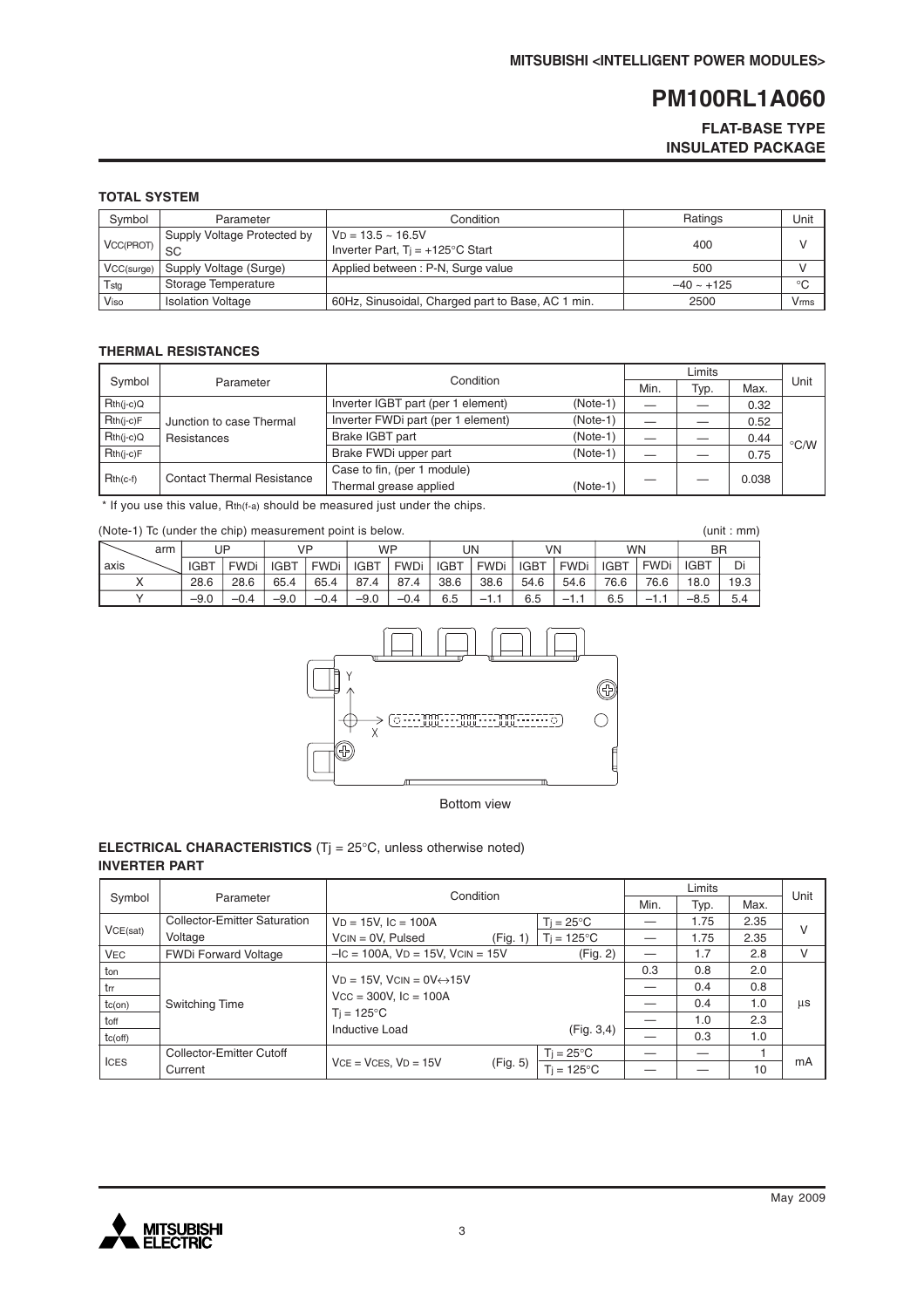## **FLAT-BASE TYPE INSULATED PACKAGE**

## **BRAKE PART**

|            |                                     | Condition                               |                     |  |      |      |      |
|------------|-------------------------------------|-----------------------------------------|---------------------|--|------|------|------|
| Symbol     | Parameter                           |                                         |                     |  |      | Max. | Unit |
|            | <b>Collector-Emitter Saturation</b> | $VD = 15V$ , $IC = 50A$                 | $Ti = 25^{\circ}C$  |  | 1.75 | 2.35 |      |
| VCE(sat)   | Voltage                             | $VCN = 0V$ . Pulsed<br>(Fig. 1          | $Ti = 125^{\circ}C$ |  | 1.75 | 2.35 |      |
| <b>VEC</b> | <b>FWDi Forward Voltage</b>         | $-IC = 50A$ , $VCIN = 15V$ , $VD = 15V$ | (Fig. 2)            |  | 1.7  | 2.8  |      |
| I ICES     | Collector-Emitter Cutoff            | $VCE = VCES. VD = 15V$                  | Ti = 25°C.          |  |      |      |      |
|            | Current                             | (Fig. 5)                                | $=125^{\circ}C$     |  |      | 10   | mA   |

#### **CONTROL PART**

|                       |                                     |                                                 |                   |      | Limits |      |             |  |
|-----------------------|-------------------------------------|-------------------------------------------------|-------------------|------|--------|------|-------------|--|
| Symbol                | Parameter                           | Condition                                       |                   | Min. | Typ.   | Max. | Unit        |  |
| ID                    | <b>Circuit Current</b>              | $VD = 15V$ , $VCIN = 15V$                       | <b>VN1-VNC</b>    |      | 8      | 16   |             |  |
|                       |                                     |                                                 | $V^*P1-V^*PC$     |      | 2      | 4    | mA          |  |
| Vth(ON)               | Input ON Threshold Voltage          | Applied between: UP-VUPC, VP-VVPC, WP-VWPC      |                   | 1.2  | 1.5    | 1.8  | $\vee$      |  |
| V <sub>th</sub> (OFF) | Input OFF Threshold Voltage         | UN . VN . WN . Br-VNC                           |                   | 1.7  | 2.0    | 2.3  |             |  |
| <b>SC</b>             | <b>Short Circuit Trip Level</b>     | $-20 \le T$ i $\le 125$ °C, VD = 15V (Fig. 3,6) | Inverter part     | 200  |        |      | A           |  |
|                       |                                     |                                                 | Brake part        | 100  |        |      |             |  |
| toff(SC)              | <b>Short Circuit Current Delay</b>  | $VD = 15V$                                      | (Fig. 3, 6)       |      | 0.2    |      | μs          |  |
|                       | Time                                |                                                 |                   |      |        |      |             |  |
| OT                    | Over Temperature Protection         | Detect Temperature of IGBT chip                 | <b>Trip level</b> | 135  |        |      | $^{\circ}C$ |  |
| OT(hys)               |                                     |                                                 | <b>Hysteresis</b> |      | 20     |      |             |  |
| UV                    | Supply Circuit Under-Voltage        | $-20 \leq T_i \leq 125^{\circ}C$                | Trip level        | 11.5 | 12.0   | 12.5 | $\vee$      |  |
| <b>UVr</b>            | Protection                          |                                                 | Reset level       |      | 12.5   |      |             |  |
| IFO(H)                |                                     | $VD = 15V$ . $VCIN = 15V$                       | $(Note-2)$        |      |        | 0.01 | mA          |  |
| IFO(L)                | <b>Fault Output Current</b>         |                                                 |                   |      | 10     | 15   |             |  |
| tFO                   | Minimum Fault Output Pulse<br>Width | $VD = 15V$                                      | $(Note-2)$        | 1.0  | 1.8    |      | ms          |  |

(Note-2) Fault output is given only when the internal SC, OT & UV protections schemes of either upper or lower arm device operate to protect it.

#### **MECHANICAL RATINGS AND CHARACTERISTICS**

|        |                 | Condition          |           |      | Limits |      |             |  |
|--------|-----------------|--------------------|-----------|------|--------|------|-------------|--|
| Symbol | Parameter       |                    | Min.      | Typ. | Max.   | Unit |             |  |
|        | Mounting torque | Mounting part      | screw: M5 | 2.5  | 3.0    | 3.5  | $N \cdot m$ |  |
|        | Mounting torque | Main terminal part | screw: M5 | 2.5  | 3.0    | 3.5  | $N \cdot m$ |  |
|        | Weight          |                    |           |      | 380    | __   |             |  |

#### **RECOMMENDED CONDITIONS FOR USE**

| Symbol                | Parameter                          | Condition                                                                 | Recommended value | Unit |  |
|-----------------------|------------------------------------|---------------------------------------------------------------------------|-------------------|------|--|
| <b>V<sub>CC</sub></b> | Supply Voltage                     | Applied across P-N terminals                                              | $\leq 400$        |      |  |
| <b>V<sub>D</sub></b>  | <b>Control Supply Voltage</b>      | Applied between: VUP1-VUPC, VVP1-VVPC<br>VWP1-VWPC, VN1-VNC<br>$(Note-3)$ | $15.0 \pm 1.5$    |      |  |
| VCIN(ON)              | Input ON Voltage                   | Applied between: UP-VUPC, VP-VVPC, WP-VWPC                                | $\leq 0.8$        |      |  |
| VCIN(OFF)             | Input OFF Voltage                  | UN . VN . WN . Br-VNC                                                     | $\geq 9.0$        |      |  |
| fPWM                  | <b>PWM Input Frequency</b>         | Using Application Circuit of Fig. 8                                       | $\leq 20$         | kHz  |  |
| tdead                 | Arm Shoot-through Blocking<br>Time | For IPM's each input signals<br>(Fig. 7)                                  | > 2.0             | μs   |  |

(Note-3) With ripple satisfying the following conditions: dv/dt swing ≤ ±5V/µs, Variation ≤ 2V peak to peak



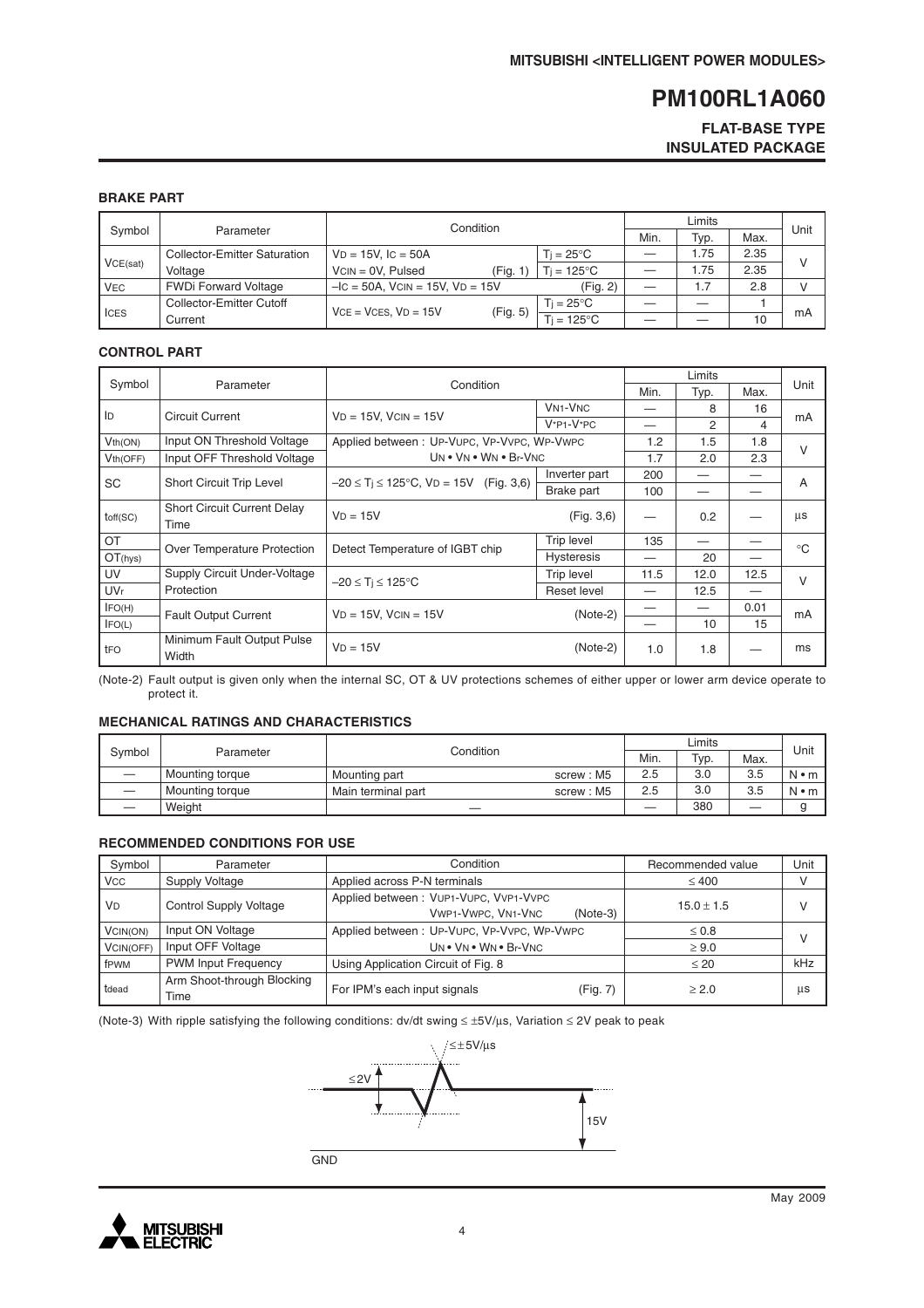# **FLAT-BASE TYPE INSULATED PACKAGE**

#### **PRECAUTIONS FOR TESTING**

1. Before applying any control supply voltage (VD), the input terminals should be pulled up by resistors, etc. to their corresponding supply voltage and each input signal should be kept off state.

After this, the specified ON and OFF level setting for each input signal should be done.

2. When performing "SC" tests, the turn-off surge voltage spike at the corresponding protection operation should not be allowed to rise above VCES rating of the device.

(These test should not be done by using a curve tracer or its equivalent.)















1.5V: Input on threshold voltage Vth(on) typical value, 2V: Input off threshold voltage Vth(off) typical value

Fig. 7 Dead time measurement point example

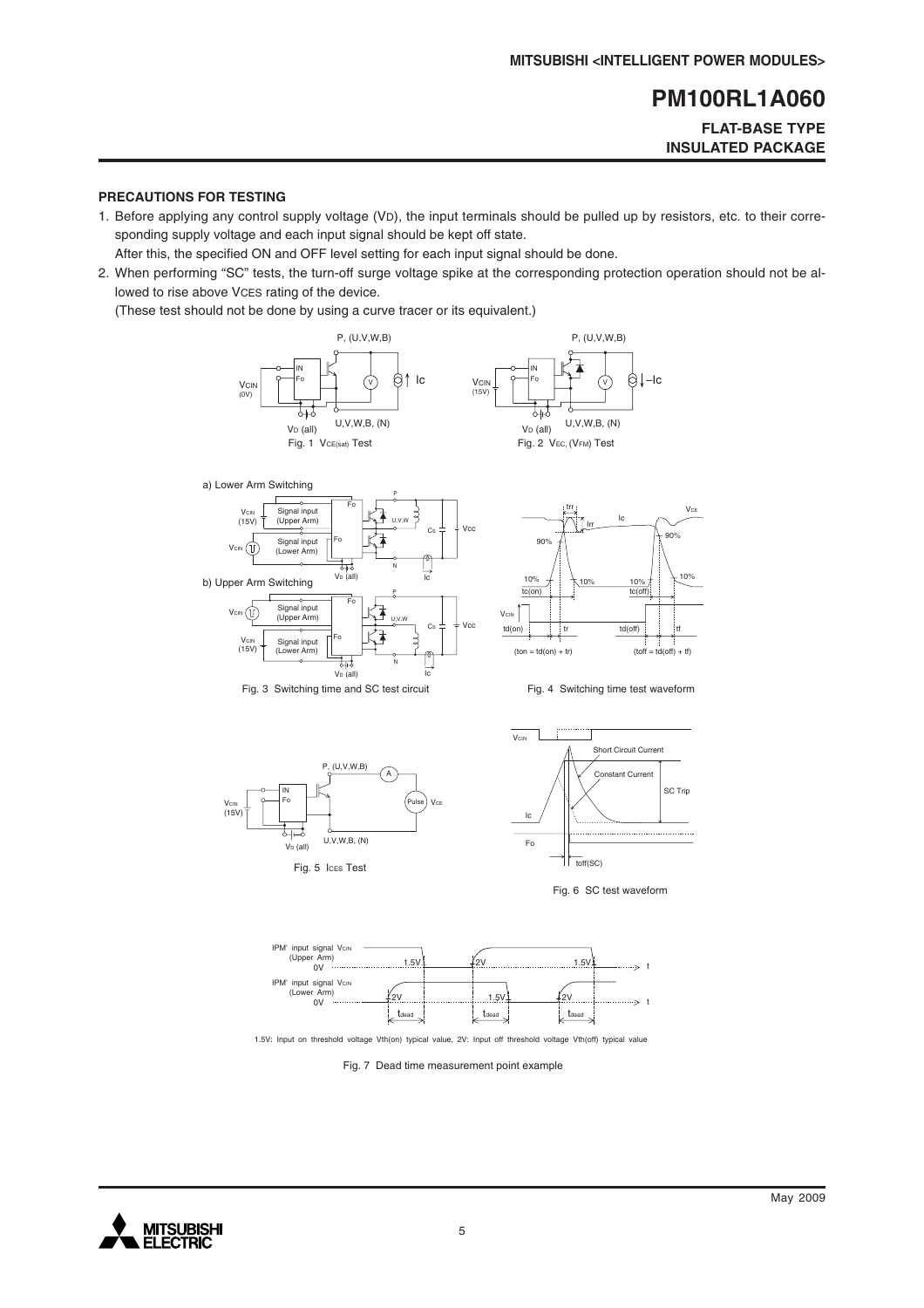**FLAT-BASE TYPE INSULATED PACKAGE**



Fig. 8 Application Example Circuit

#### **NOTES FOR STABLE AND SAFE OPERATION ;**

- •Design the PCB pattern to minimize wiring length between opto-coupler and IPM's input terminal, and also to minimize the stray capacity between the input and output wirings of opto-coupler.
- •Connect low impedance capacitor between the Vcc and GND terminal of each fast switching opto-coupler.
- •Fast switching opto-couplers: tPLH, tPHL <sup>≤</sup> 0.8µs, Use High CMR type.
- •Slow switching opto-coupler: CTR > 100%
- •Use 4 isolated control power supplies (VD). Also, care should be taken to minimize the instantaneous voltage charge of the power supply.
- •Make inductance of DC bus line as small as possible, and minimize surge voltage using snubber capacitor between P and N terminal.
- •Use line noise filter capacitor (ex. 4.7nF) between each input AC line and ground to reject common-mode noise from AC line and improve noise immunity of the system.

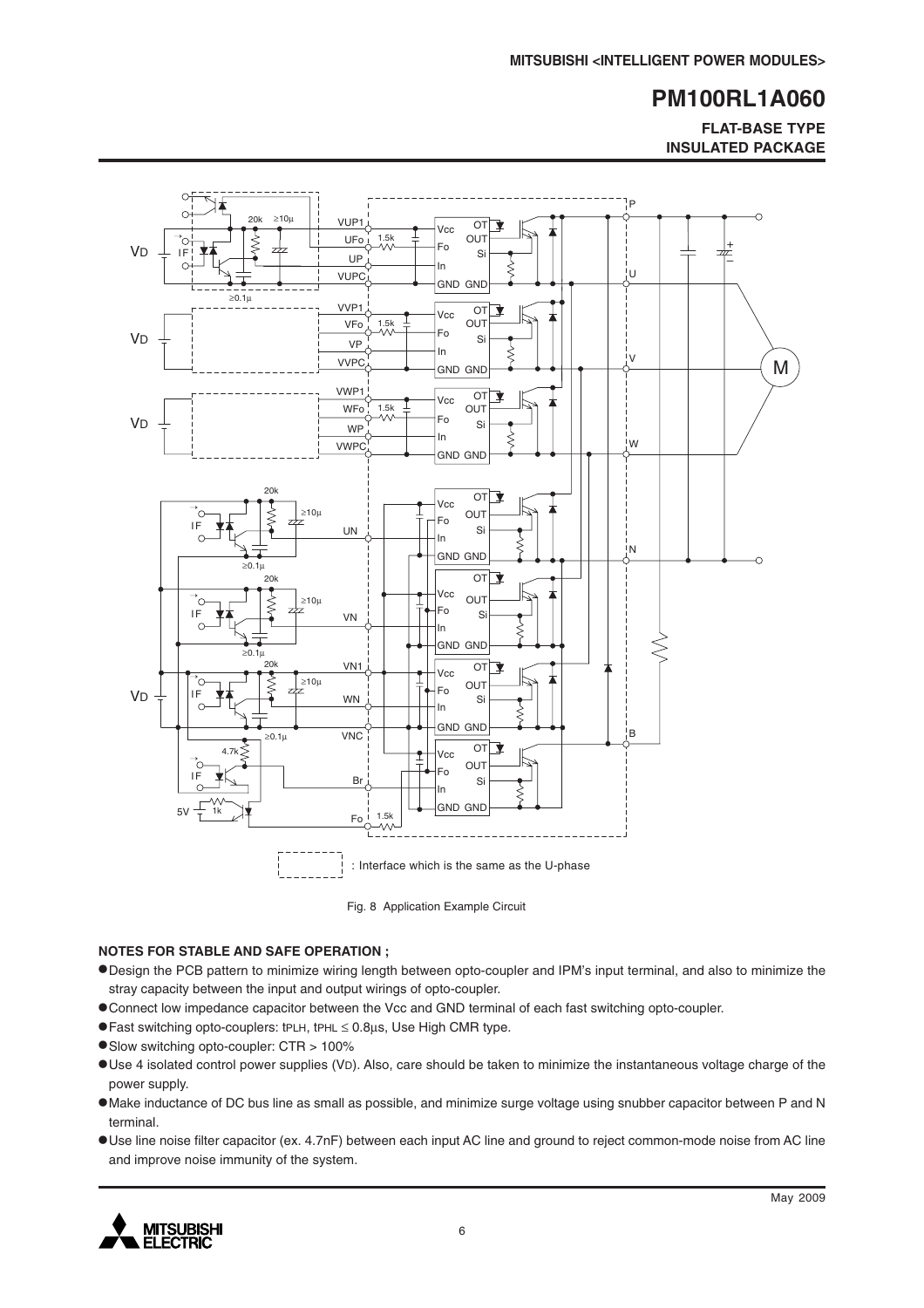### **FLAT-BASE TYPE INSULATED PACKAGE**



**MITSUBISHI ELECTRIC**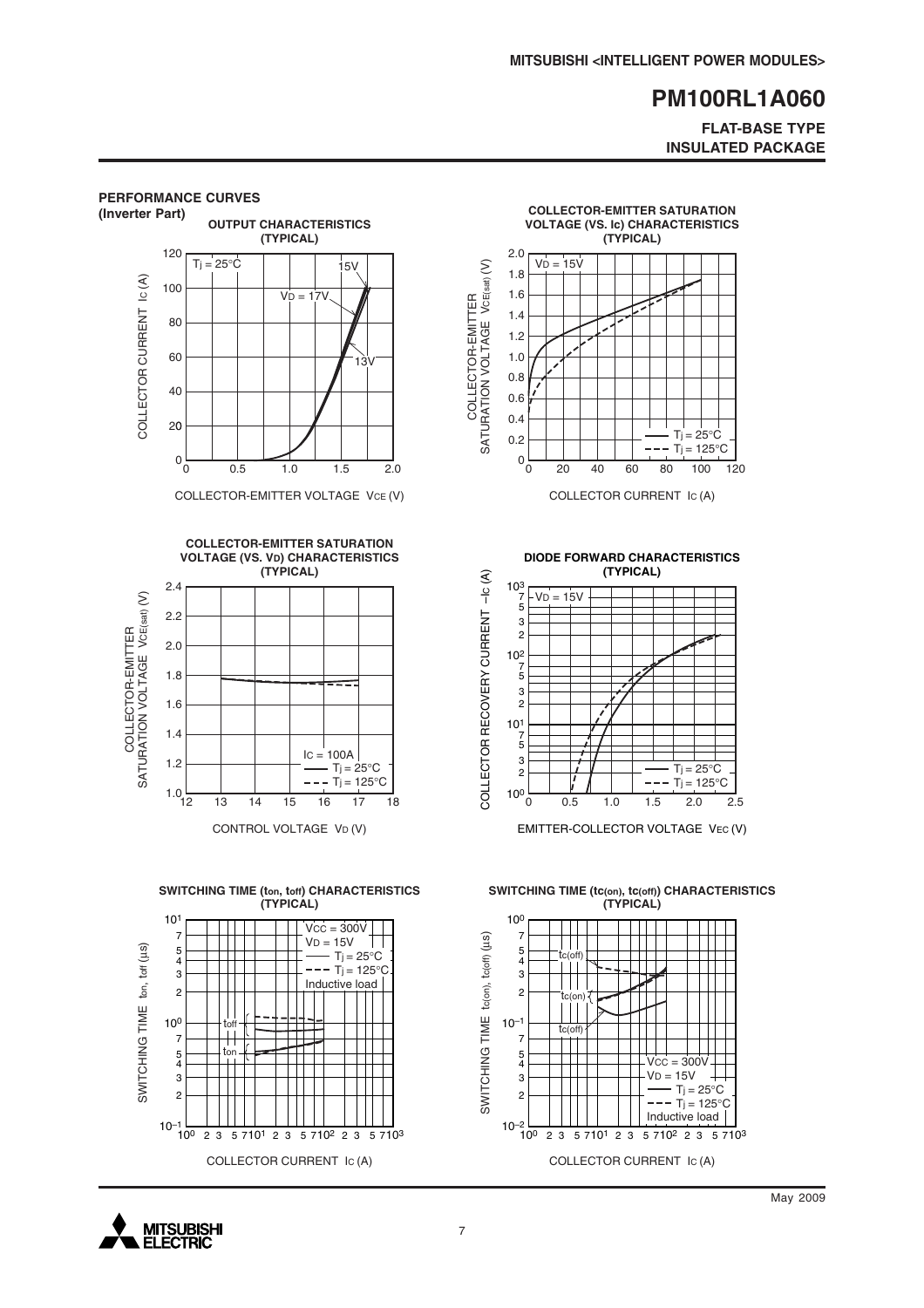**FLAT-BASE TYPE INSULATED PACKAGE**



**SWITCHING RECOVERY LOSS CHARACTERISTICS (TYPICAL)**



COLLECTOR REVERSE CURRENT –IC (A)





COLLECTOR REVERSE CURRENT –IC (A)

**ID VS. fc CHARACTERISTICS (TYPICAL)**



**SC TRIP LEVEL VS. Tj CHARACTERISTICS (TYPICAL)**